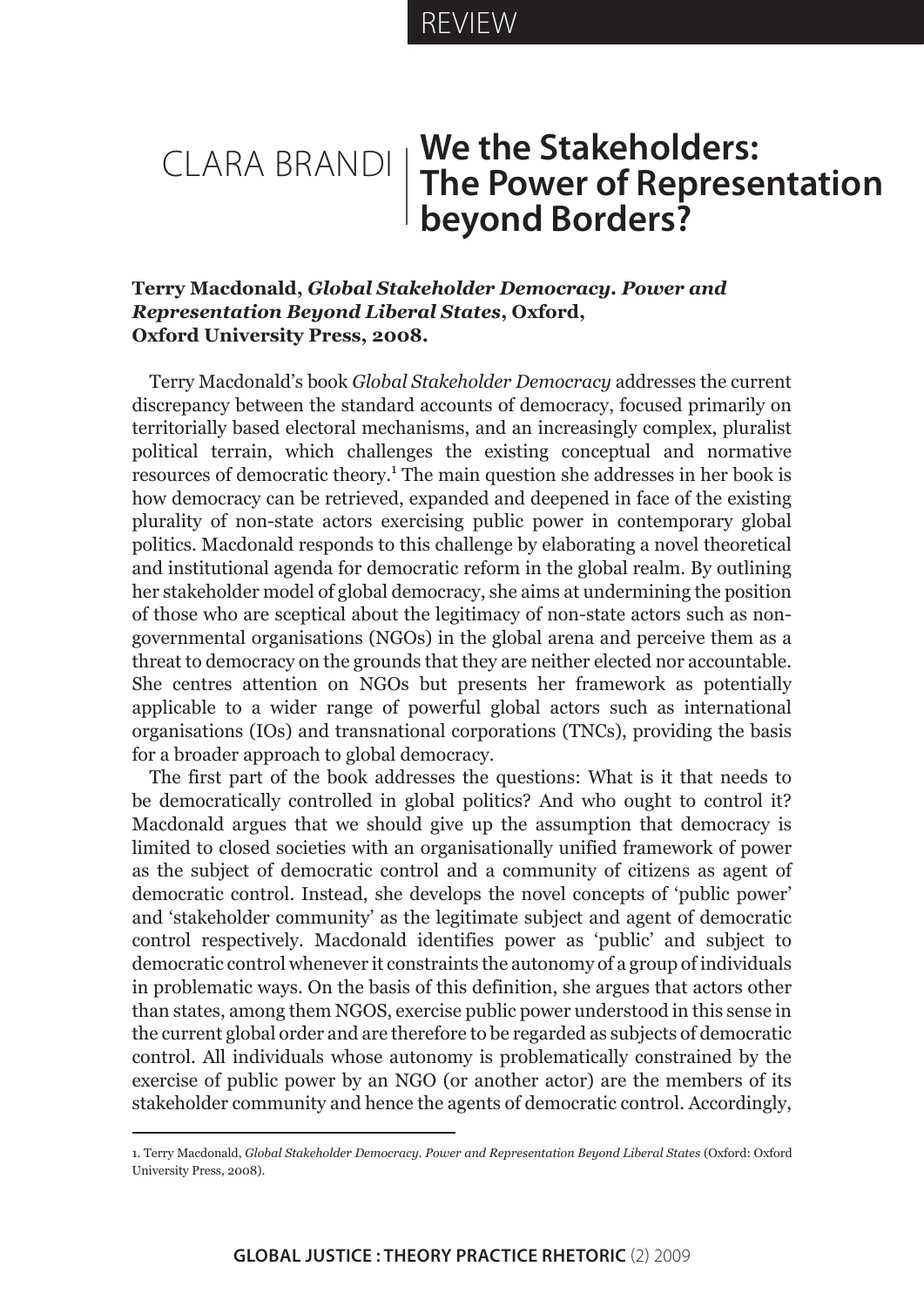Macdonald pictures global politics as being characterized by multiple agents of public power (for example various NGOs), envisaging them to be held accountable by their multiple overlapping stakeholder communities.

The second part of the book then addresses the challenge of building legitimate institutions for global representative decision-making: How could 'stakeholder communities' democratically control the 'public power' of NGOs and other powerful actors in global politics? Macdonald argues against the view that legitimate social choice in global politics can only be achieved through representation by nation-states and favours instead the establishment of a decision-making process on the basis of deliberation among stakeholder representatives. She contends that an account of legitimate representative agency within a representative global democracy does not necessarily require electoral mechanisms. Such representative agency can instead be based on alternative non-electoral processes of 'authorization' and 'accountability' because they provide stakeholders with some degree of political control over their representatives' actions, which corresponds to what formal elections are meant to do in electoral contexts. For Macdonald, authorization consists of two elements: first, the process of 'delegation' spells out the array of political tasks that representatives are entitled to carry out and, second, mechanisms of 'empowerment' provide representatives with the capacities to execute these tasks effectively. Accountability in turn comprises, first, mechanisms of 'transparency', which permit stakeholders to identify what representative agents are doing with their public power and, second, mechanisms of 'disempowerment' in order to weaken the agent's capacity to continue wielding public power if the stakeholders deem it appropriate. In the last chapter of her book, Macdonald illustrates the practical implications of these proposals for projects of global institutional reform and assesses how both authorization and accountability might potentially be accomplished on the basis of non-electoral mechanism so that NGOs can operate as legitimate representatives of their stakeholder constituencies.

*Global Stakeholder Democracy* is lucidly written and an outstanding contribution to contemporary international normative political theory for a number of reasons. First, while there has been growing interest in the idea of stakeholder democracy, undertakings to systematically address it have so far been rather limited and mostly confined to business ethics in relation to corporate stakeholder democracy; there are hardly any extensive treatments of this notion in political theory. The concept of stakeholder democracy had yet to be integrated into a theoretical and institutional framework for global institutional reform in a rigorous way, which is the task Macdonald sets out for in her book. Second, Macdonald insightfully contributes to current debates on political representation, which have become increasingly important within democratic theory. One of the main challenges for democratic theory is to examine the nature of representative claims that are not subject to elections and to explore which of them could be deemed as contributing to democracy, and in what ways. Accordingly, Macdonald's focus on non-electoral forms of representation is at the cutting edge of contemporary democratic questions. Third, as she herself also points out, those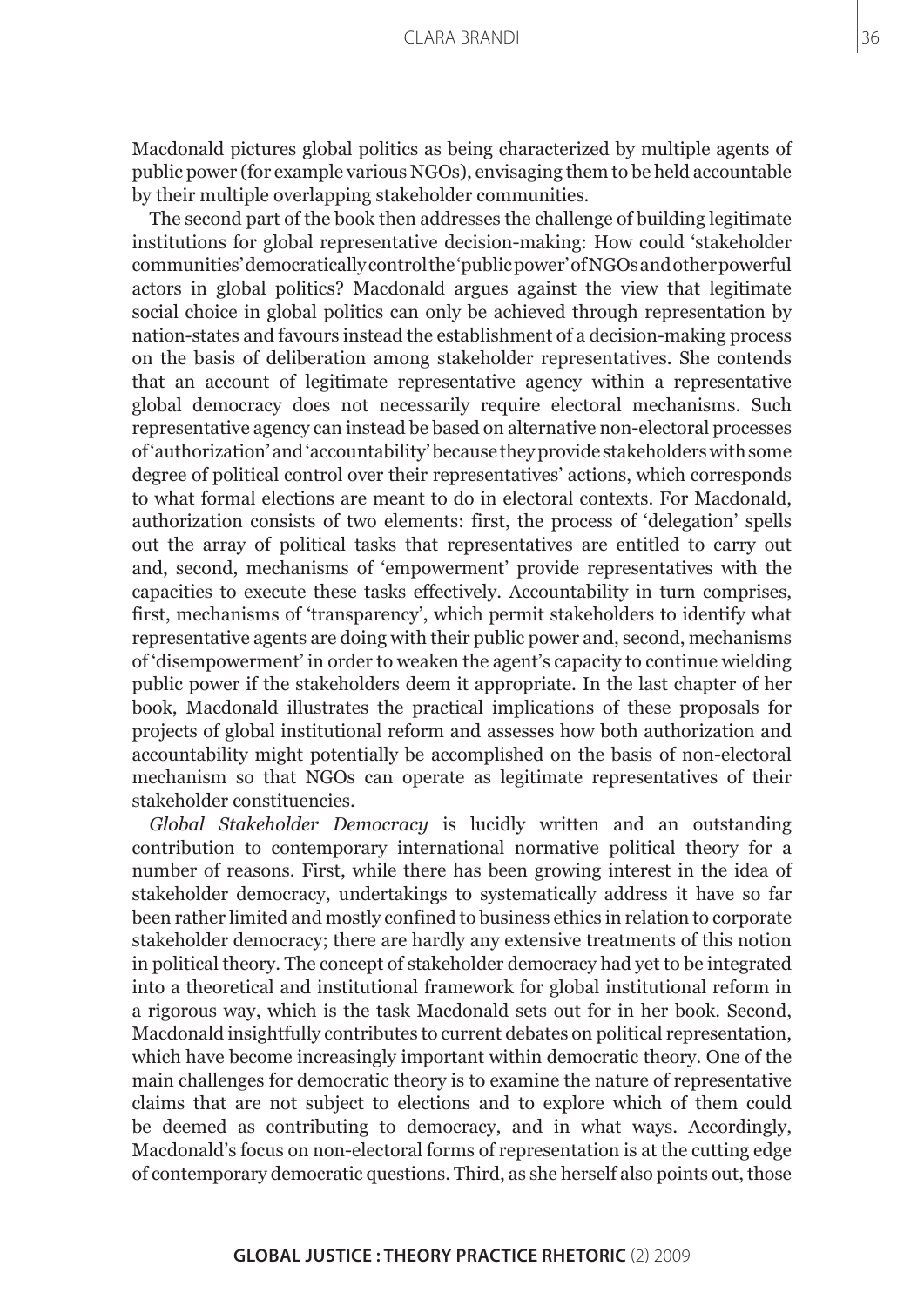### **We the Stakeholders: The Power of Representation beyond Borders?**

who have examined power and representation beyond borders have often exported domestic institutional schemes to the international sphere, thereby neglecting the institutional pluralism of actors at the global level. Macdonald, on the other hand, leaves traditional state-based models of democracy behind and goes beyond the current stalemate between communitarian statism and cosmopolitan universalism in order to respond to the normative consequences of the challenge of democratization in light of the existing organizational pluralism.

Last but not least, Macdonald's treatment of transnational democratic issues is a powerful plea for focusing attention not only on questions of distributive justice and ideal-theoretical, abstract rights and duties in the global sphere, which arguably are the focal point of contemporary debates about global political legitimacy and international political theory more generally, but also on nonideal questions of power, representation and participation. One of the main questions Macdonald's book seeks to explore is how the exercise of public power and its autonomy-constraining impact can be justified. One potential option is to demand a hypothetical justification to establish the justice of institutions through which political power is wielded; another possibility, which is the one Macdonald focuses her attention on, is to require actual participation in these institutions.<sup>2</sup> Macdonald maintains that if our autonomy is constrained by public power, then this power does not only in principle need to be justifiable but rather has to be justified in actual fact by the very individuals over whom it is wielded. Macdonald's book is therefore to be welcomed as an important addition to international normative theory for the following two reasons. First, while the debate is currently dominated by discussions about transnational justice understood in a fairly narrow distributive sense, the book suggests focusing more attention on justice beyond borders in a broader sense in terms of power relations and democratic equality. Second, while the current emphasis in international political theory is on questions of hypothetical justice of institutions, Macdonald focuses on the actual process of justification through participation.

While *Global Stakeholder Democracy* contributes decisively to ongoing debates about democracy beyond borders, it also poses a number of questions both in terms of its theoretical dimension and in terms of its practicability. For example, several queries can be raised regarding the book's specific focus on NGO power constraining the autonomous capacities of groups of individuals. First, one can ask whether Macdonald's main spotlight on NGOs – but also her references to TNCs, IOs and states – encompasses the adequate range of powerful global public actors that have potentially problematic autonomy-constraining consequences, for example in light of the increasing importance of the complex global web of governmental networks.<sup>3</sup> If and how the power of such networks is to be democratically controlled and to what extent Macdonald's model of non-electoral representation can be usefully applied to this intricate web, raises

37

<sup>2.</sup> For a discussion of this distinction in the context of the potential justification of coercive state power, see Arash Abizadeh, "Democratic Theory and Border Coercion: No Right to Unilaterally Control Your Own Borders," *Political Theory* 36, no. 1 (2008), 37-65.

<sup>3.</sup> Anne-Marie Slaughter, *A New World Order* (Princeton: Princeton University Press, 2004).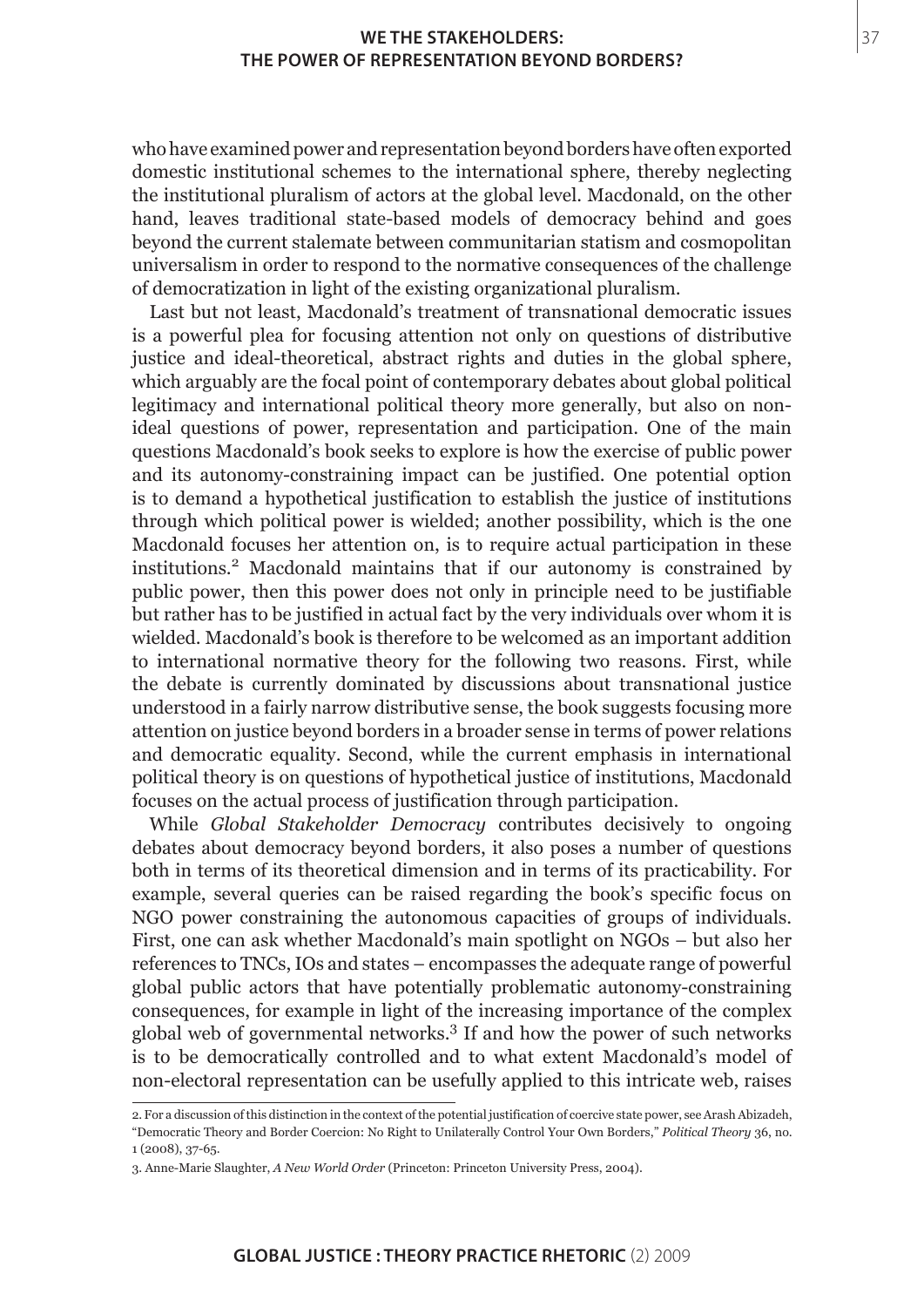questions that are beyond the scope of her book but point to interesting areas for future research.

Second, while it is in fact highly relevant to examine whether and how the autonomy of groups of individuals is constrained in the global arena (for instance by NGOs or by states), it seems also pertinent to question whether and how the autonomy of states is subject to constraints that are in need of (better) democratic legitimization. Consider, for example, the extent to which global institutions like the IMF can constrain the autonomous capacity of certain states, above all developing countries, to have effective control over domestic affairs. Moreover, one can query whether autonomy is only constrained by the existence of institutional actors like NGOs or IOs or whether it is also problematically limited by the very absence of certain institutional frameworks. Interestingly, Macdonald's account of what makes public power in need of democratic legitimization is focused exclusively on the impact of power and not on its organizational structure. Thereby, she avoids the conclusion that certain institutional structures must already exist as prior requirement for a project of legitimization of power through democratization. She presents the development of certain kinds of institutional characteristics such as stable and transparent structures as *goal* rather than as *precondition* for a project of democratization. In so doing, she does not only avoid that many rather intransparent political tyrannies are "off the democratic hook,"4 as she puts it, since they would not be eligible as potential contenders of democratization if she had specified completely transparent institutions as necessary preconditions for democratizing projects. Rather, she also leaves room for the very absence of institutional arrangements being problematic. The absence of institutions is problematic, for instance, in light of the existence of spillovers, that is to say, social benefits and social costs that actors do not consider in their decision-making. These spillovers in turn cause problems because they give rise to the pressurizing 'power' of certain incentives structures that have a potentially autonomy-constraining impact. Consider, for example, the infamous negative spillovers of tax competition and the corresponding pressurizing 'power' of prisoners' dilemma incentives which are said to give rise to continuously increasing constraints on states' autonomous capacities to implement tax regimes that are in accordance with their national policy objectives – unless they set up supranational institutions in order to cooperate in addressing these spillovers. More generally, the existence of such transnational spillovers could be regarded as posing problems of potentially autonomy-constraining incentive structures which can only be resolved if the span of a good's benefits and costs is matched with the span of the jurisdiction in which decisions are taken about that good. Such a notion of the autonomy-constraining 'power' of incentives poses potentially promising normative and empirical research questions about the character and the delineation of public power in the global arena beyond institutional arrangements such as NGOs, TNCs and IOs.

<sup>4.</sup> Macdonald, *Global Stakeholder Democracy. Power and Representation Beyond Liberal States*. p. 60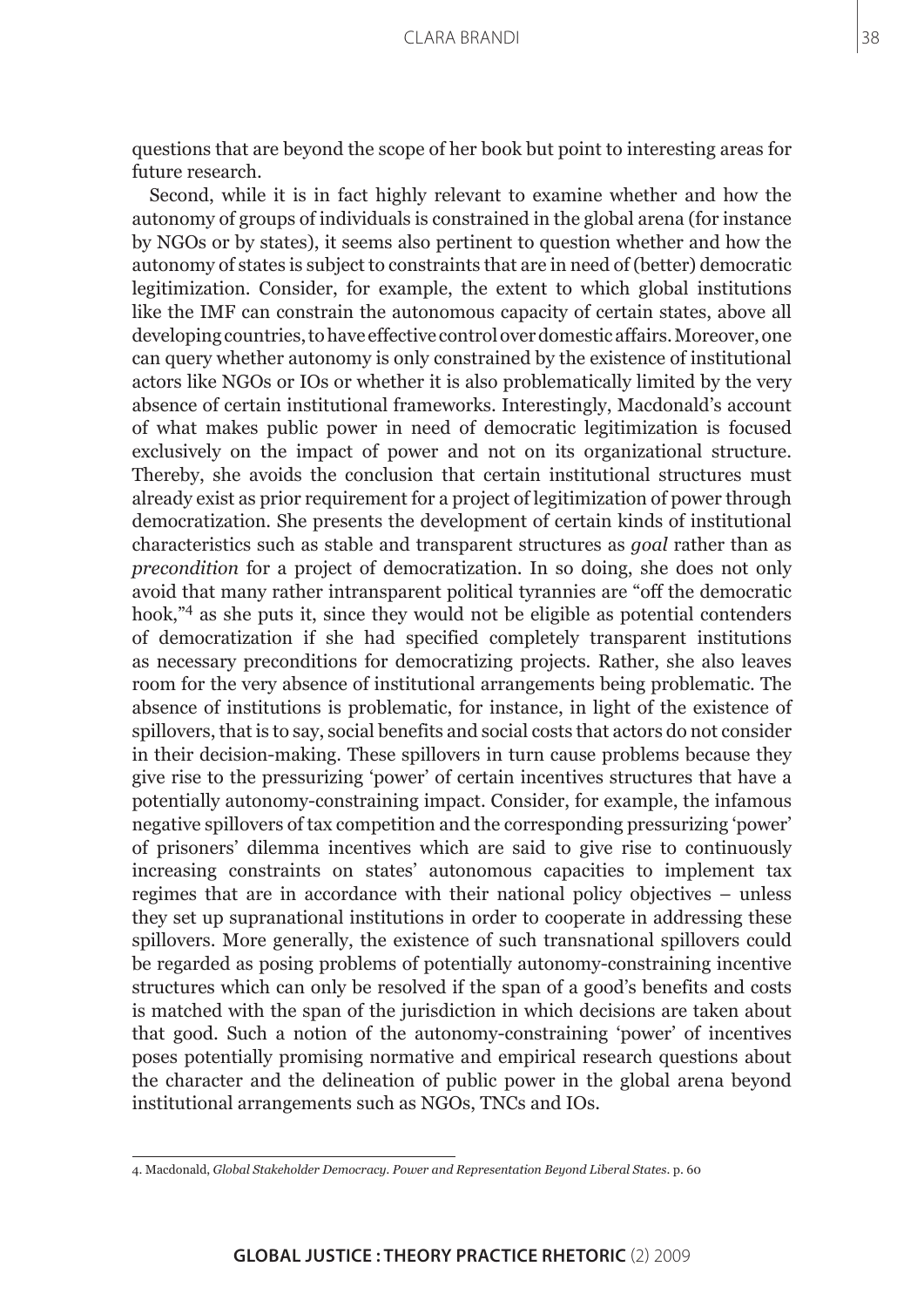#### **We the Stakeholders: The Power of Representation beyond Borders?**

Macdonald claims that her approach to non-electoral democratic representation can serve as a theoretical basis for some optimism concerning the potential democratization of NGOs and global public power more generally since it is more easily practicable than traditional electoral institutions. Yet, Macdonald herself acknowledges that the practicability of global stakeholder democracy is seriously limited for at least two main reasons. First, her proposed reliance on deliberative processes as the only mechanism for reaching collective decisions is extremely problematic in light of often contradictory and incompatible stakeholder interests, which might generate complete deadlock. Second, the multi-stakeholder-model of global representation necessitates a sufficient degree of material equality among stakeholders to guarantee equal opportunities for advancing their interests within global deliberations. In the case of electoral representation, even if there are difficulties with equal inputs during the agenda-setting phase, arguably at least an abstract equality is achieved through the universal franchise. There is no equivalent equality of influence or voice in the case of non-electoral representation, where the advantages of education, power, income and other unequally distributed resources are more likely to translate into patterns of over- and under-representation. For example, in order to authorize NGOs in democratically legitimate ways, Macdonald envisages "stakeholder signalling mechanisms, through which stakeholders can specify the tasks for which they are delegating entitlements to exercise public power, and the conditions that they are imposing upon the exercise of this power."<sup>5</sup> In light of high levels of both extensive resource inequalities and power asymmetries, participation in such signalling procedures would be feasible only for some. More generally, under current conditions of inequality, ensuring the required level of equal access to stakeholder representation in the global arena is likely to be impossible. Macdonald's book can thus be seen as additionally highlighting another dimension of why and how global inequalities matters instrumentally, namely in terms of how they undermine the implementation of legitimate democratic processes beyond borders.

Yet, the main implication of these practicability challenges, above all the risk of stalemate and indecision, is that *Global Stakeholder Democracy* cannot provide a stand-alone framework for public global decision-making but that it must be combined with aggregative procedures. As Macdonald concedes, the most feasible way of doing this would be based on territorial state constituencies: issues which induce irresolvable conflicts of interests among stakeholder representatives and render deliberative consensus impossible should be transferred to a subsequent stage of decision-making, in which state representatives could solve such deliberative deadlocks through mechanisms of aggregative decision-making. Hence, she proposes to combine multi-stakeholder representation with a system of state-based representation, thereby generating what she characterizes as a hybrid model of representation. Accordingly, a significant part of the global stakeholder democracy model that Macdonald presents collapses into indirect democracy via representation at the state level. Still, this drawback does not alter the fact that

<sup>5.</sup> Ibid., p. 196.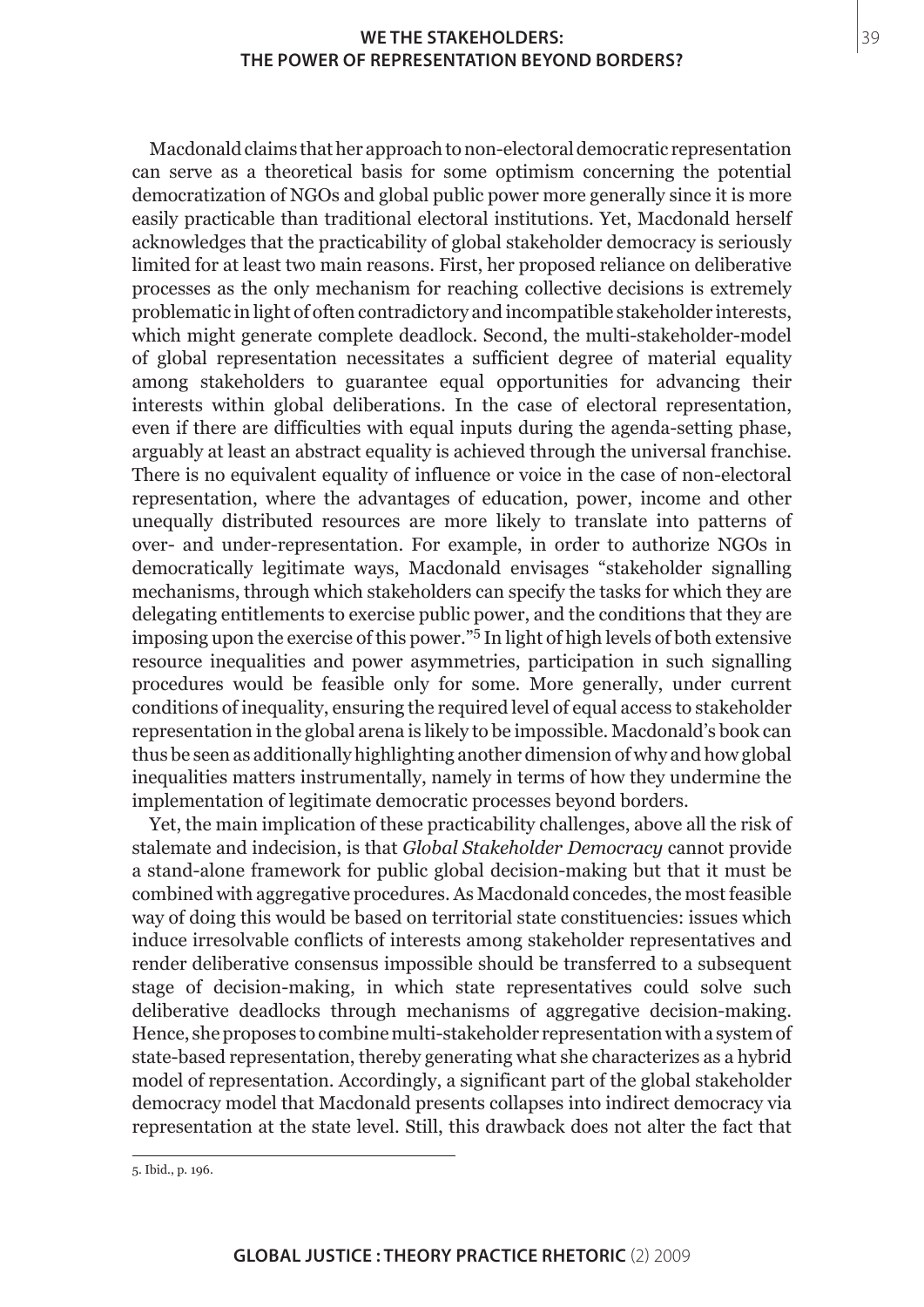her account, by generating important questions about how to establish hybrid institutions of representation, points to future research avenues that should be given more consideration than they have received so far.

A further practicability question is whether the proposed model of stakeholder representation is excessively complex and burdensome in terms of the participatory resources it requires for the multiple, partly overlapping, jurisdictional levels. Macdonald acknowledges that the envisaged division of participatory resources has unwelcome consequences such as a potential reduction of national political allegiances but she views this as an unavoidable disadvantage of the contemporary complex political terrain. Yet, apart from additional questions that could be raised about her diagnosis of the problematic participatory consequences and their apparent inescapability, there are additional practical challenges, for instance in terms of extensive informational requirements. Even in the domestic context, some argue that citizens are not sufficiently informed about politics and that they are often apathetic, which in turn provides room for special interests to control the behaviour of those in power – difficulties that are likely to be even more relevant in the case of a complicated multi-stakeholder system beyond borders. A related challenge regarding the potential role of private interests is that NGOs rely on funding from individual donors, foundations, corporations and governments and critics charge that funding sources can seriously affect NGO policy, further contributing to making these organizations potentially dependent on special interests.

This reliance on funding in turn points to additional challenges in the context of NGO empowerment (for the sake of authorization) and disempowerment (for the sake of accountability). First, there is a potential lack of incentives for the NGO-empowering actors (donors, states, etc.) to confer the means of public empowerment in accordance with stakeholder mandates, rather than in accordance with their own private interests. Macdonald's comparison with similar potential problems of motivation in the context of the state does not seem as convincing as she suggests since the divergence between the crucial NGOempowering-actors (for example, certain donors in industrialized countries on the basis of corporate social responsibly) and NGO stakeholders (for example, indigenous peoples in a least developed country) is likely to be greater both in terms of geographical distance and in terms of potential common interests than between the empowering and the empowered actors in the context of the state.

Moreover, the current financial crisis and its problematic effects on both the supply of and demand for NGOs – and above all its consequences in terms of reduced financial support for NGOs – gives rise to further questions about the links between NGO reliance on funding and NGO (dis)empowerment in accordance with stakeholder mandates. It shows that NGOs may not be merely vulnerable to deliberately withheld funds for purposes of disempowerment, as Macdonald elaborates, but that they are also subject to general trends that are beyond their control and that have little to do with the interests of their stakeholders. Some NGOs have already had to shut down because of the recent global downturn; others are threatened by a harsh few years with diminishing funds. Such cases